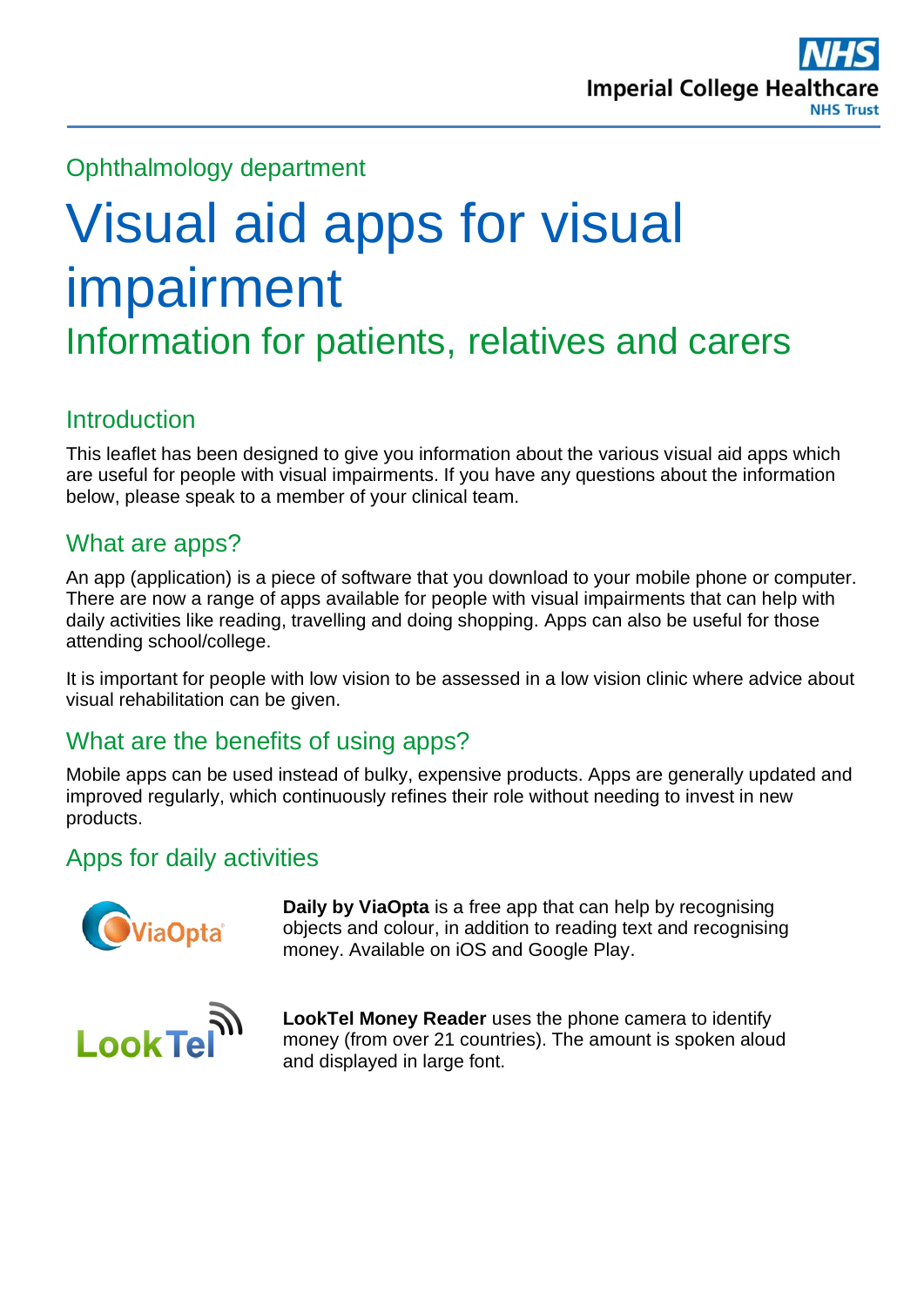

**MD\_evReader** shows text from e-books in a scrolling stream across the screen. Available on iOS and Android.



**TapTapSee** uses the phone camera to photograph objects and then identifies them for the use. Available on iOS.

# Apps for mobility and independence



**Nav by ViaOpta** is a free navigation app that can show nearby points of interests and is accessible by voice command.



**Be My Eyes** is designed to connect people with low vision to sighted volunteers and company representatives for visual assistance through a live video call.



.

**Blindsquare** uses GPS to describe points of interest, environment and streets as you travel. Available on iOS.



**Station Alert UK** alerts you when on the train that your station is approaching. Select stations in advance and the app can alert you whenever you choose.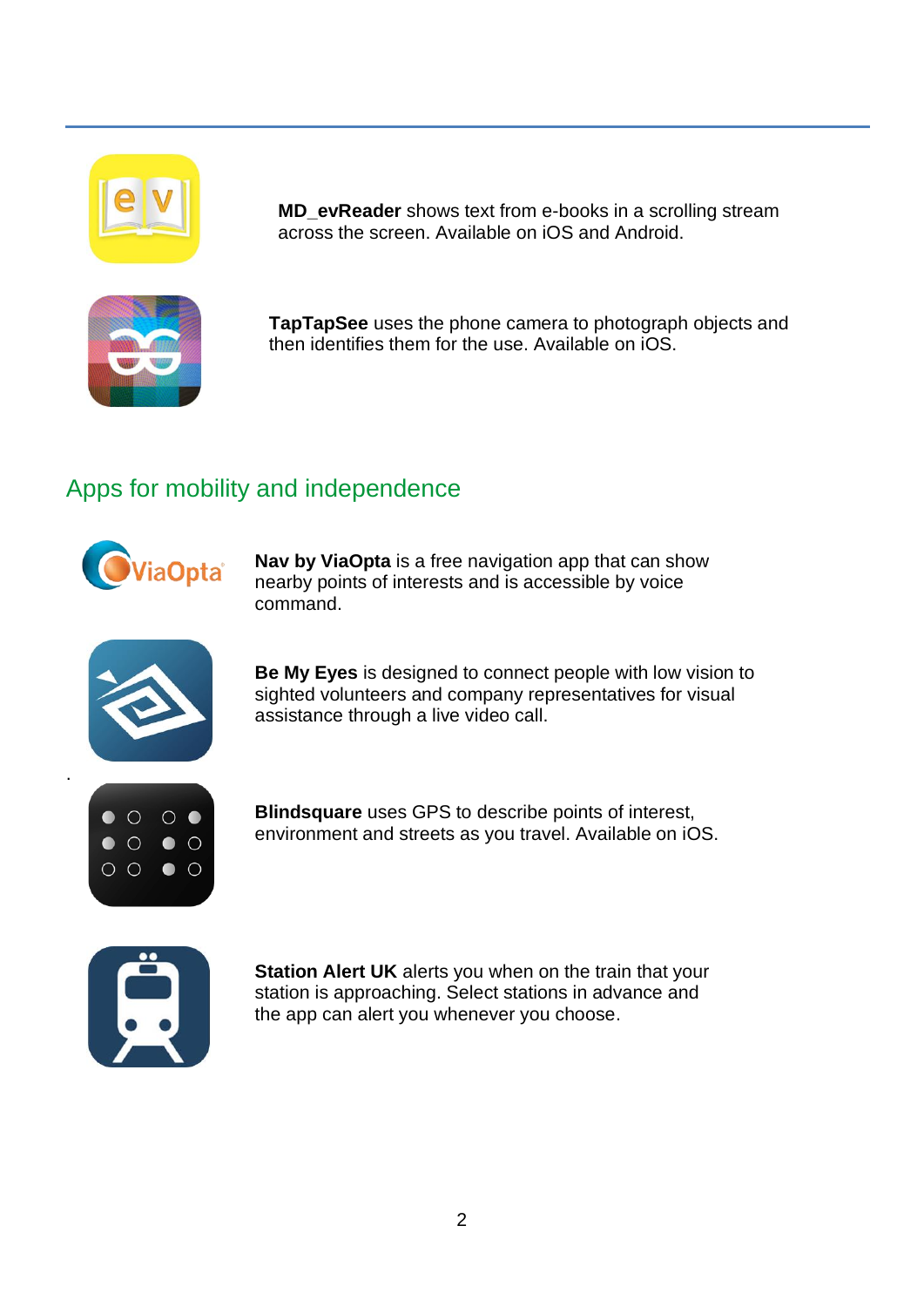#### Apps for improving disease management and education



**ViaOpta Simulator** is a free app designed to show what it is like to live with a visual impairment. It includes simulation for several diseases including age-related macular degeneration, retinal vein occlusion, glaucoma, diabetic retinopathy and cataract.



**Odysight** is a game designed for those with chronic macular diseases. During the game, it will regularly monitor visual parameters.



**BlindAbilities** shows podcasts and blogs about technology for those with visual impairments. Available on iOS and Android.

#### **At the time of publication, the above apps were active and available to install**.

#### Other technology

**Smart Speakers:** Voice activated smart speakers (e.g. Alexa, Google Home Mini, Apple HomePod) allow you to do many tasks such as play music, make notes, check the weather and control the television using only your voice.

#### Useful resources

**Eyes-Free Project** (Android only) is a group of free low vision apps created by a group of Google developers.

**Macula Society** reviews useful apps for people with visual impairments: [www.macularsociety.org/best-apps](http://www.macularsociety.org/best-apps)

**RNIB website** describes new technology available, in addition to giving advice and support about accessible technology events: [www.rnib.org.uk/advice/technology-useful-products](http://www.rnib.org.uk/advice/technology-useful-products)

**International Glaucoma Association**: [www.glaucoma-association.com](http://www.glaucoma-association.com/)